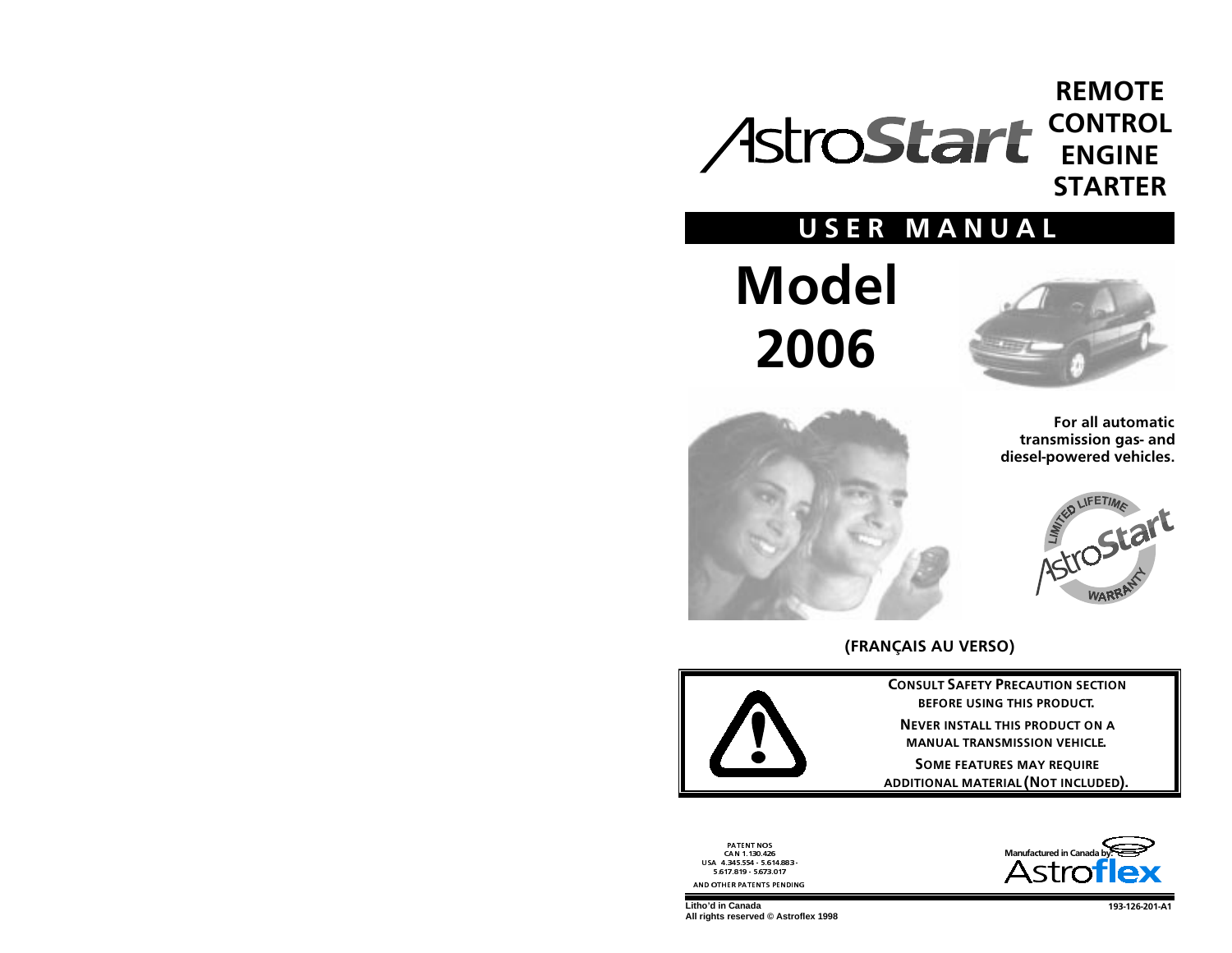## **GOVERNMENT REGULATIONS**

This device complies with the requirements of Industry Canada (IC) - Management of Radiofrequencies, as specified in document CNR-210. Its use is authorized only on a no-interference, no-protection basis; in other words, this device must not be used if it is determined that it causes harmful interference to services authorized by IC. In addition, the user of this device must accept any radio interference that may be received, even if this interference could affect the operation of the device.



This device complies with Part 15 of the FCC rules.

Operation is subject to the following two conditions:

- (1) this device may not cause harmful interference and
- (2) this device must accept interference that may cause undesired operation.

This equipment has been tested and found to comply with the limits for a class B digital device, pursuant to Part 15 of the FCC Rules. These limits are designed to provide reasonable protection against harmful interference in a residential installation. This equipment generates, uses and can radiate radio frequency energy and, if not installed and used in accordance with the instruction manual, may cause harmful interference to radio communications. However, there is no quarantee that interference will not occur in a particular installation. If this equipment does cause harmful interference to radio or television, which can be determined by turning the equipment OFF and ON, the user is encouraged to try to correct the interference by one or more of the following measures:

- " Reorient or relocate the receiving antenna.
- " Increase the separation between the equipment and receiver.
- "Connect the equipment into an outlet on a circuit different from that to which the receiver is connected.
- " Consult the dealer or an experienced radio / TV technician for help.

#### **Warning:**

Changes or modifications not expressly approved by <manufacturer> could void the user's authority to operate the equipment.



1164, Route 220 St-Élie d'Orford (Québec) Canada **JOB 250** 



http://www.info@astroflex.com

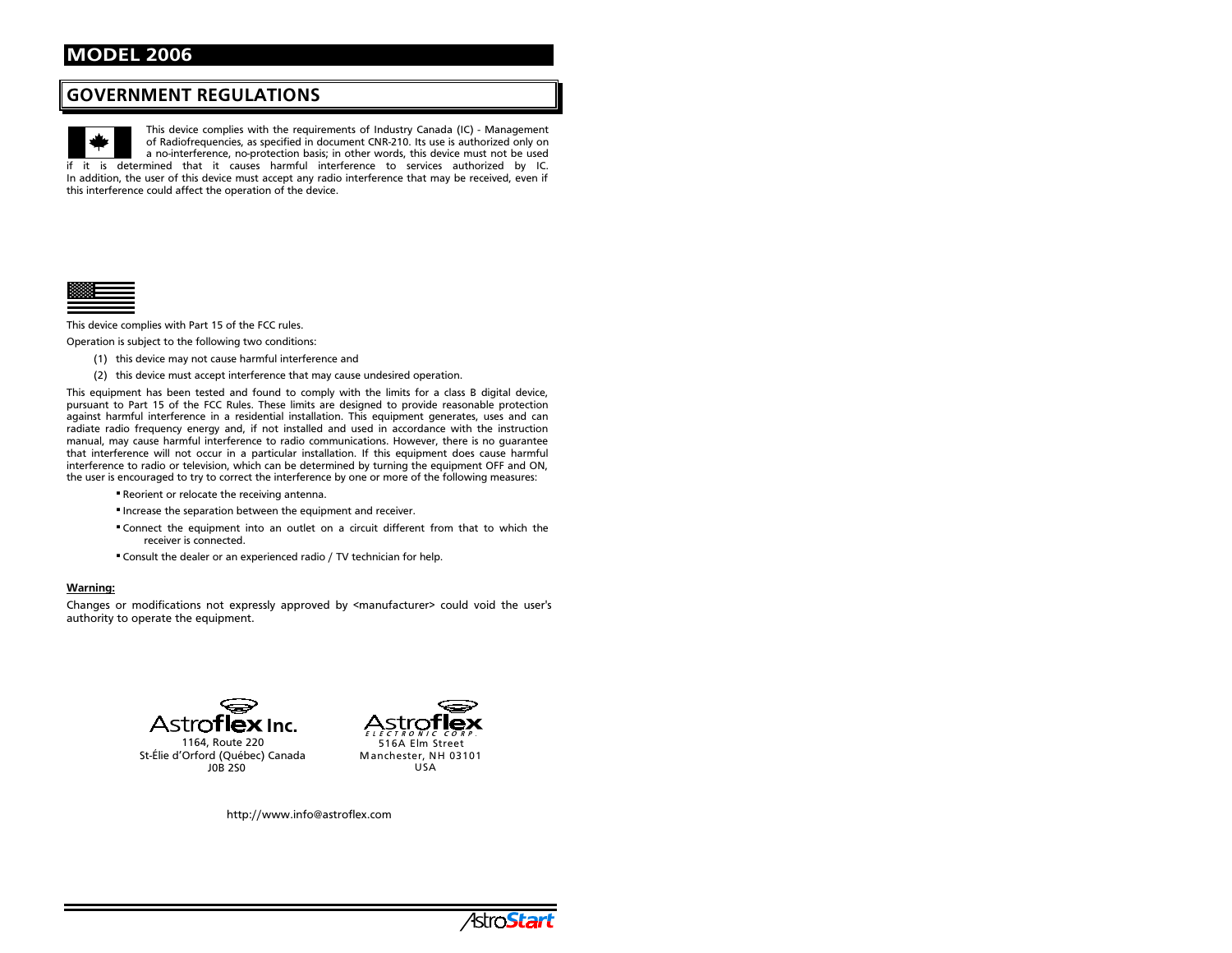## **INTRODUCTION**

Thank you for choosing the Astroflex Remote Starter. Your Remote Starter is the result of intensive research by a company specializing in the design of high-quality electronic automotive products.

It is designed to provide many years of reliable, trouble-free service. Its advanced microchip circuitry incorporates billions of possible access codes, which makes it virtually impossible to interfere with another remote control vehicle.

Your Remote Starter offers the ultimate in safety, is simple to use and has many features to make your life easier.

Please read the following instructions carefully so that you understand how your Remote Starter works and can take advantage of all the features. Some of the functions described below may not be applicable to your vehicle.

## Table of contents

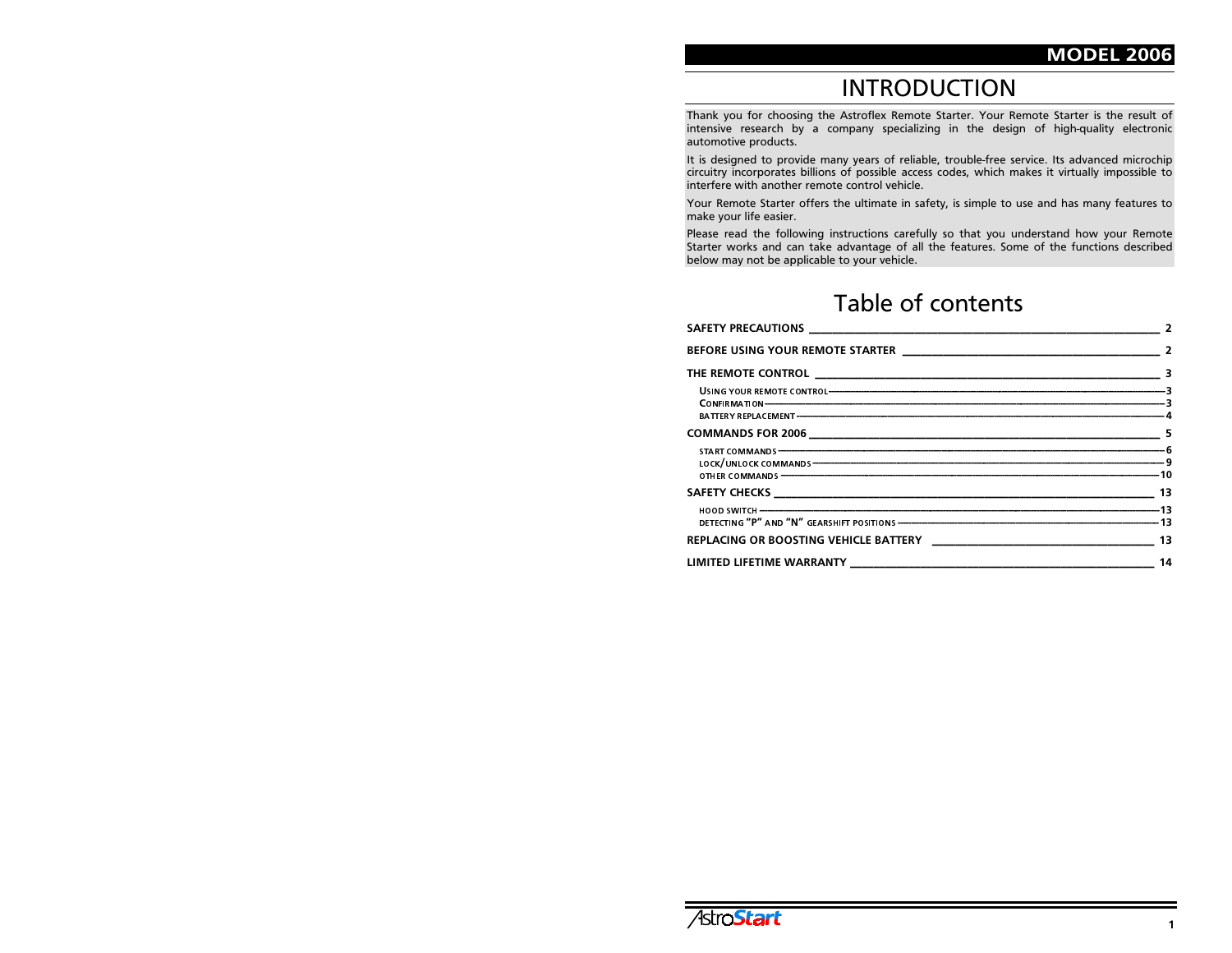## **SAFETY PRECAUTIONS**

Before using this product, carefully read the following safety precautions.

- Immediately report any malfunction to the Astroflex dealer that performed installation. □
- Under no circumstance can this product or its use be modified. ⊓
- Always turn off main switch when vehicle is parked in an enclosed, unventilated area or ∩ is in for servicing.
- $\Box$ Always turn off main switch when not using your Remote Starter for extended periods of time.
- Keep remote controls away from children. □
- Have your engine tuned regularly to ensure optimum performance of your Remote ∩ Starter.
- Make sure your windshield wipers are turned off before leaving vehicle. □
- Regularly check safety features that stop engine (see "SAFETY CHECKS" on page 13.) ⊓
- $\Box$ Make sure you comply with all local regulations which may prohibit leaving your engine running when vehicle is unattended in a public place.
- $\Box$ Always advise service personnel that your vehicle is equipped with a Remote Starter.
- $\Box$ We strongly recommend that you have your Remote Starter checked annually. Contact the dealer in your area.

## **BEFORE USING YOUR REMOTE STARTER**

Before leaving your vehicle, set the various controls in order to use your Remote Starter.

- Set heating/air-conditioning controls to desired position. (When the remote starter starts ❏ your engine, it will also turn on your climate control system.)
- Turn your windshield wipers to the "OFF" position.
- Make sure gearshift is in "P". □

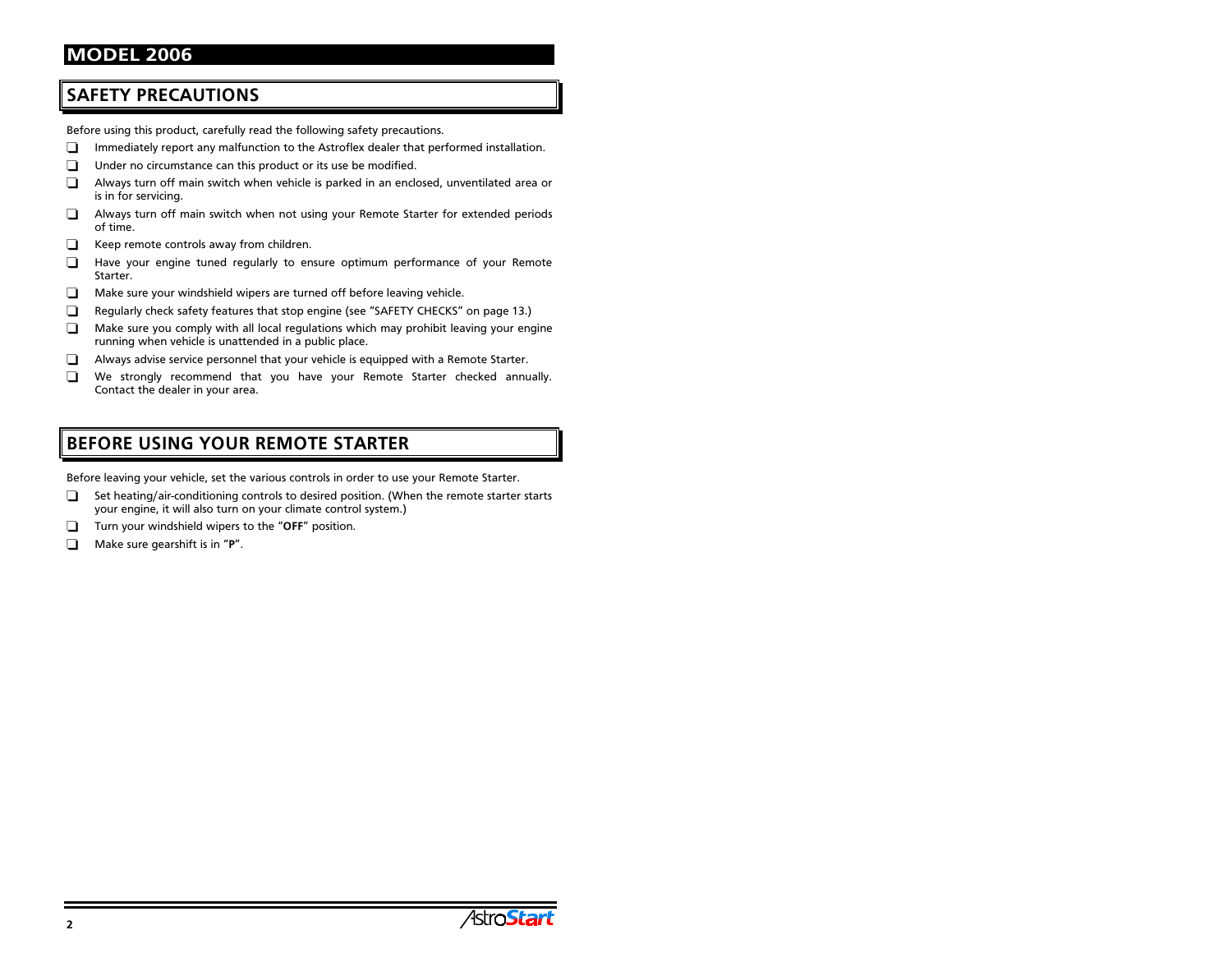## THE REMOTE CONTROL

Your remote control has been designed to fit the natural contours of your hands so that it is easier to use. It works off long-life lithium batteries.

It can control two vehicles separately. Up to three additional remote controls can be assigned to your vehicle. See your dealer for replacement batteries or additional remote controls.

NOTE: The range of your remote control can be affected by a weak battery, interference from nearby metal structures, hydro poles, or crowded parking lots.

## USING YOUR REMOTE CONTROL

Your remote control can transmit on two different channels, allowing control of two separate vehicles.

Only the "Panic" command is transmitted on both channels simultaneously.



#### $CHANNFI 1.$

To transmit a command on channel 1, press  $desired$  button for two seconds.

## $CHANNFI$  2  $\cdot$

To transmit a command on channel 2, press desired button, then as soon as a tone is heard or that the LED flashes once, release the button for a moment then press it again and hold down for two seconds.

A command will not be executed if you do not press button long enough.

Only one command will be transmitted even if a button is pressed for more than two seconds except for the "Panic" button, which repeats its command for as long as the button is held down.

#### **CONFIRMATION**

Each command being transmitted is confirmed by both an audible and a visual signal (LED indicator), indicating the successive steps in the transmission of the command.

The successive steps in the transmission and confirmation of a command are described in the opposite table.



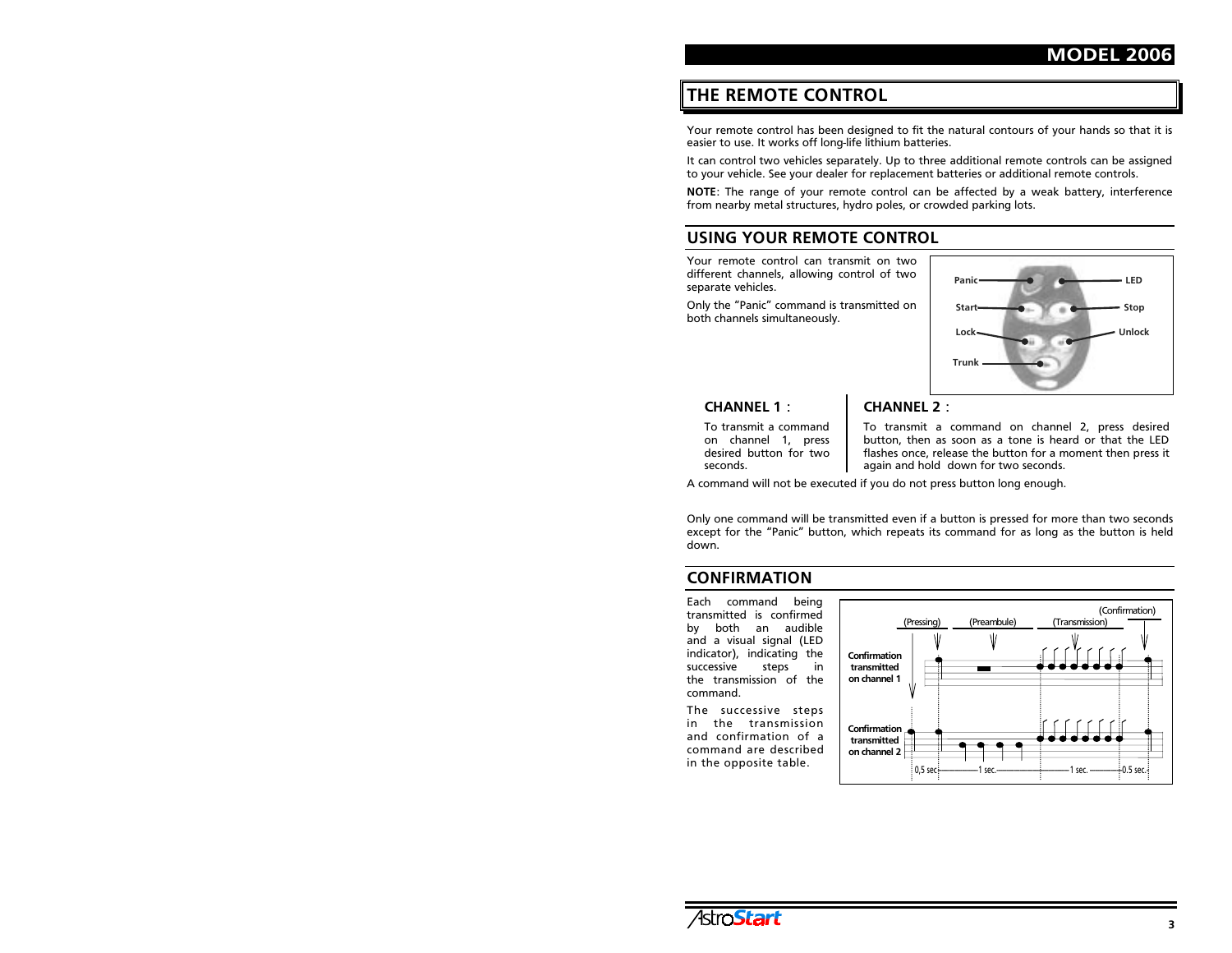Legend:

| Pressing            | This confirmation indicates whether a button was pressed<br>by mistake and also confirms button was pressed correctly.<br>To transmit on channel 2, you must press button again<br>within half a second for command to be transmitted properly. |  |
|---------------------|-------------------------------------------------------------------------------------------------------------------------------------------------------------------------------------------------------------------------------------------------|--|
| Preamble            | This confirmation indicates how long a button must be held down<br>for a command to be transmitted properly (one second duration).<br>This confirmation is silent when transmitting on channel 1.                                               |  |
| <b>Transmission</b> | This confirmation indicates when a command is being<br>sent to the remote starter (one second duration).                                                                                                                                        |  |
| <b>Confirmation</b> | This last confirmation indicates that transmission<br>of command was successfully executed.                                                                                                                                                     |  |

Another confirmation is sent by your remote when you activate "Panic" mode.

This confirmation is repeated for as long as button is held down.



## BATTERY REPLACEMENT

We strongly recommend that you keep a replacement set in your glove compartment.

Your remote works off three 3-volt lithium CR-2016 batteries or equivalent.

To replace the batteries, remove screw on back of remote case, remove old batteries and replace with new ones. Make sure that batteries point the right way; see illustration opposite.



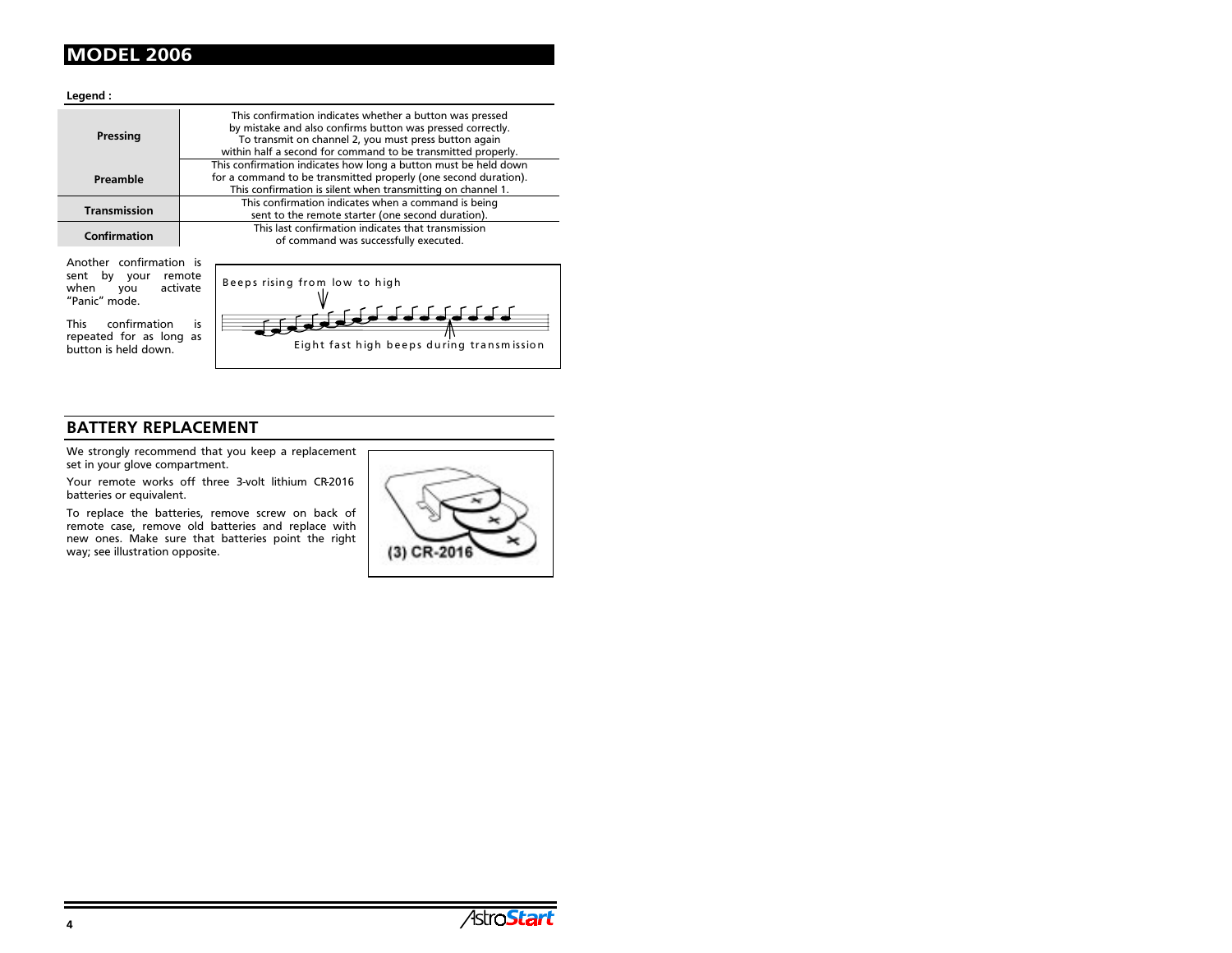## **COMMANDS FOR 2006**

| <b>COMMANDS</b>                            | <b>BUTTONS</b> | <b>CONFIRMATION</b> |                                        |               |
|--------------------------------------------|----------------|---------------------|----------------------------------------|---------------|
|                                            | (PICTOGRAM)    | <b>HORN</b>         | <b>LIGHTS</b>                          | <b>SIREN</b>  |
| <b>PANIC</b>                               |                |                     | 30 / 60 SEC. 30 / 60 SEC. 30 / 60 SEC. |               |
| <b>START / CONTINUOUS MODE</b>             |                | 1                   | 1                                      |               |
| <b>STOP</b>                                |                |                     | 1                                      |               |
| LOCK / ARM                                 | А              |                     | 1                                      | $1 \bullet$   |
| <b>UNLOCK / DISARM</b>                     |                |                     | $\overline{2}$                         | $2^{\bullet}$ |
| <b>TRUNK</b>                               |                |                     | 3                                      |               |
| <b>ACTIVATE / DEACTIVATE SENTINEL MODE</b> | ⊸≏             |                     | $4/2/3$ $\triangle$                    |               |
| <b>ACTIVATE / DEACTIVATE UTILITY #1</b>    | А¥             |                     | 1                                      |               |
| <b>ACTIVATE / DEACTIVATE UTILITY #2</b>    |                |                     | 1                                      |               |
| <b>RUNTIME ADJUSTMENT</b>                  |                |                     | $1 - 4$                                |               |
| <b>PRESET TEMPERATURE ADJUSTMENT</b>       |                |                     | $1 - 4$                                |               |
| <b>CAR FINDER</b>                          |                | $\overline{7}$      | 3                                      |               |
| <b>DISPLAY REMOTE START FAIL CODES</b>     |                | $1 - 15$            |                                        |               |

**V.** This confirmation is only sent when command is repeated while engine is already running.

•. PROGRAMMABLE DURING INSTALLATION OF OPTIONAL VSS-100 ALARM INTERFACE ACCESSORY.

**A.**  $4 =$  ACTIVATED / 2 = DEACTIVATED / 3 = SYSTEM NOT READY.

**A.** This command ends: RUNTIME, PANIC MODE AND ALARM CONDITION (VSS-100).

#### **CONFIRMATION**

In all cases, your Remote Starter will confirm that command has been received properly. This will be done by either sounding horn or flashing parking lights. In this manual, confirmation signals are written in an abbreviated form; for example:

(horn: 1, lights: 2) Means that horn will sound once and parking lights will flash twice.

Parking light confirmations are mandatory. Horn confirmations are optional (programmable) and require an additional connection and equipment during installation.

Siren confirmations can be added during installation if a VSS100 Alarm Interface Accessory (optional) is connected to system.

Confirmations are explained in more detail under each command.

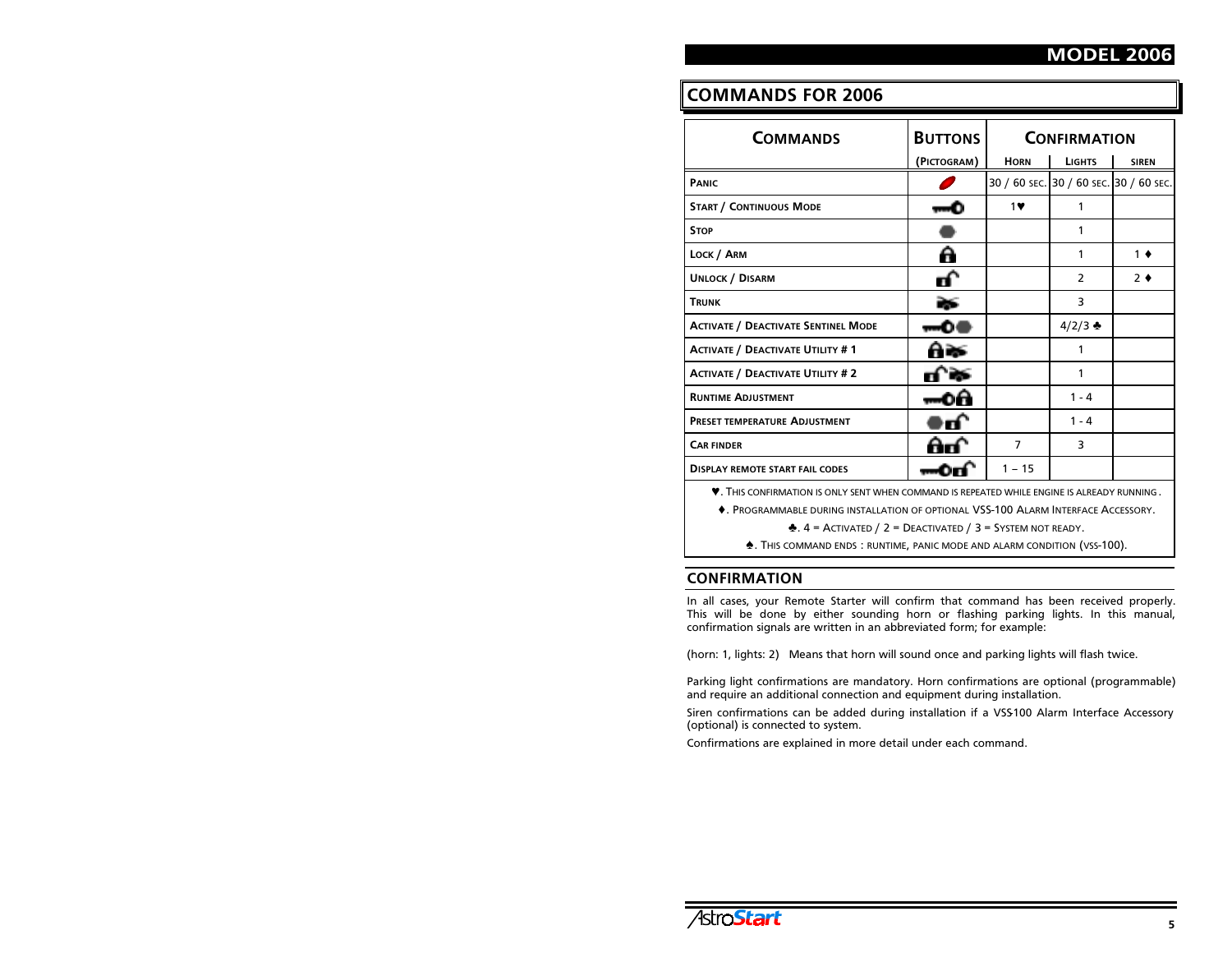#### **START COMMANDS**

#### STARTING THE ENGINE+

To start the engine, press " $\blacksquare\blacksquare\blacksquare$ " button (horn: 0, lights: 1).

The system automatically adjusts ignition duration for your type of vehicle; parking lights flash once (duration: four seconds) then stay on all the time engine is running.

If more than one command is emitted, each successive start command resets runtime to the beginning, parking lights flash once to confirm command has been received and horn sounds once to let you know engine is already running.

Repeating this command will produce an audible confirmation that engine has started, which can be useful if vehicle is not in sight.

#### IF ENGINE FAILS TO START

If your system cannot start your engine at first attempt, it will wait for a few seconds and then try again (it could try again twice depending on reason for failure to start).

After three attempts, it will shut down automatically and wait for new command (see "Start fail Codes" on page 12).

#### UPON ENTERING YOUR VEHICLE...

- г Do not apply brakes; this will stop engine immediately.
- Insert ignition key and turn it to "ON" position.



do not turn ignition key to "START" position.

- г Within 20 seconds, execute Antitheft disarm sequence (if applicable). See "Antitheft" on page 10.
- г **•** Drive as usual.

#### **ENGINE RUNTIME**

Your engine will stop automatically after a preset time. Parking lights will stay on as long as engine is running. Engine runtime is programmable.

#### TRIGGER INPUT

Your remote starter is equipped with a negative trigger (pulse) input.

This input (enabled during installation) can be connected to another remote control device or to a timer output.

If this input is connected, consult this device's manual or ask your technician which command controls the start/stop function.

The start/stop commands received on this input are ignored while the engine is running on a remote start.

All Start/Stop functions controlled by this input behave in the same way as functions controlled by remote.



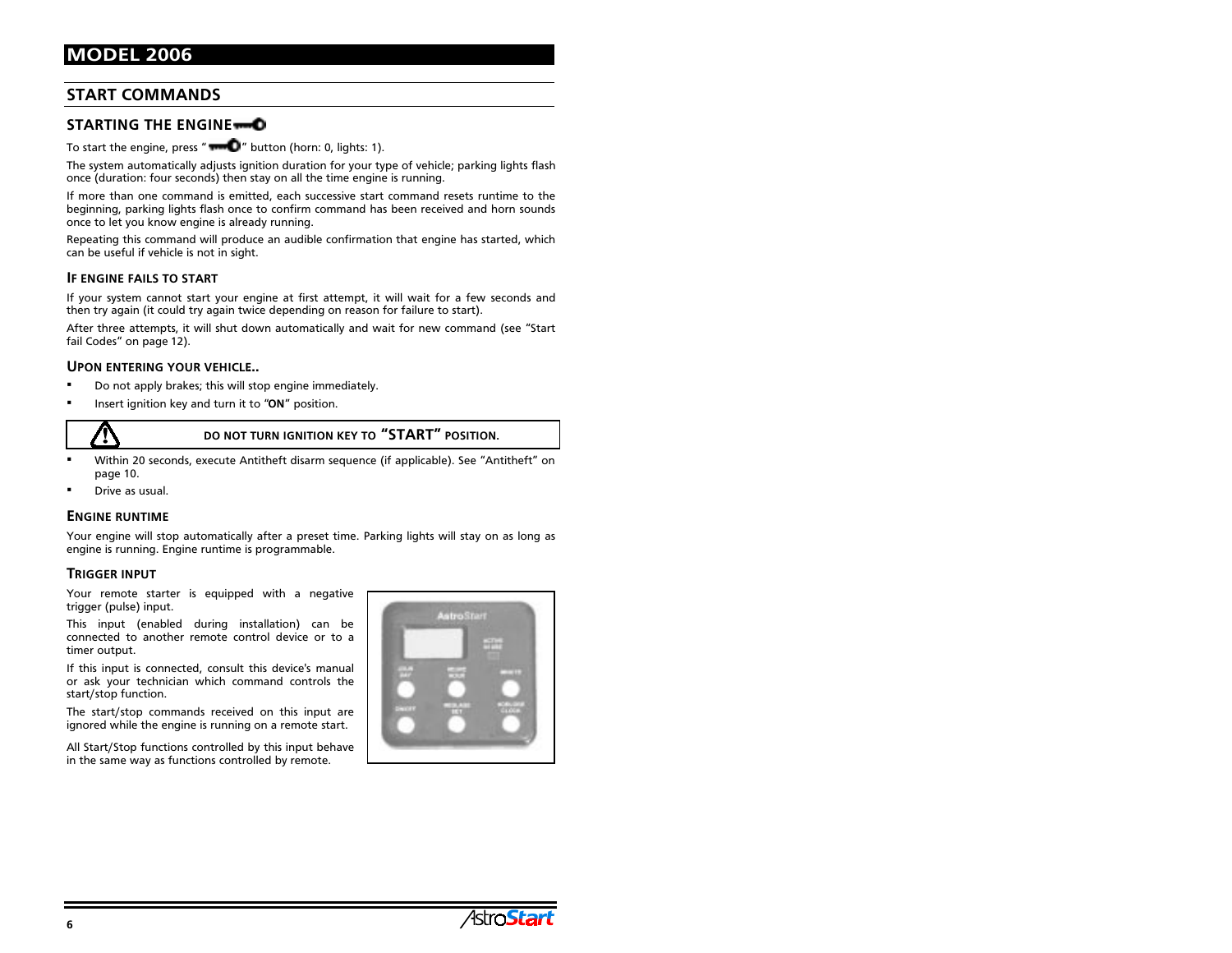#### CONTINUOUS MODE

The "Continuous Mode" function allows to remove the key from the ignition while leaving the engine running. This convenient feature allows you to leave the vehicle for short periods of time while the climate controls remain on.

To access the "Continuous Mode", carry out the "Start" command while the engine is idling. See "STARTING THE ENGINE" on page 6.

Parking lights, engine and preset accessories will remain on for the duration of the programmed runtime (see "Setting the runtime" on page 8).

Remove key, exit vehicle and lock doors. All safety devices will remain active.

If you return to your vehicle before runtime has elapsed, just turn the key to the 'ON" position and depress brake pedal.

#### **WHAT STOPS THE ENGINE**

For your safety, engine will not start or will stop if:

- $\blacksquare$ Remote control sends a stop message.
- Hood is open.
- Brakes are applied.
- Gearshift is not in "P" or "N".
- Engine is o ver-revving.
- Main switch is OFF.

#### **MAIN SWITCH**

Main switch is usually mounted under dashboard. It is a toggle ON/OFF switch that is used to cancel start functions.

It does not disable other commands which remain active.



#### STOP<sup>®</sup>

When engine is kept running by Remote Starter, you can stop it with this command (lights: 1).

This command is also used to cancel "Panic" mode and alarm condition (when optional VSS-100 Alarm Interface is connected).

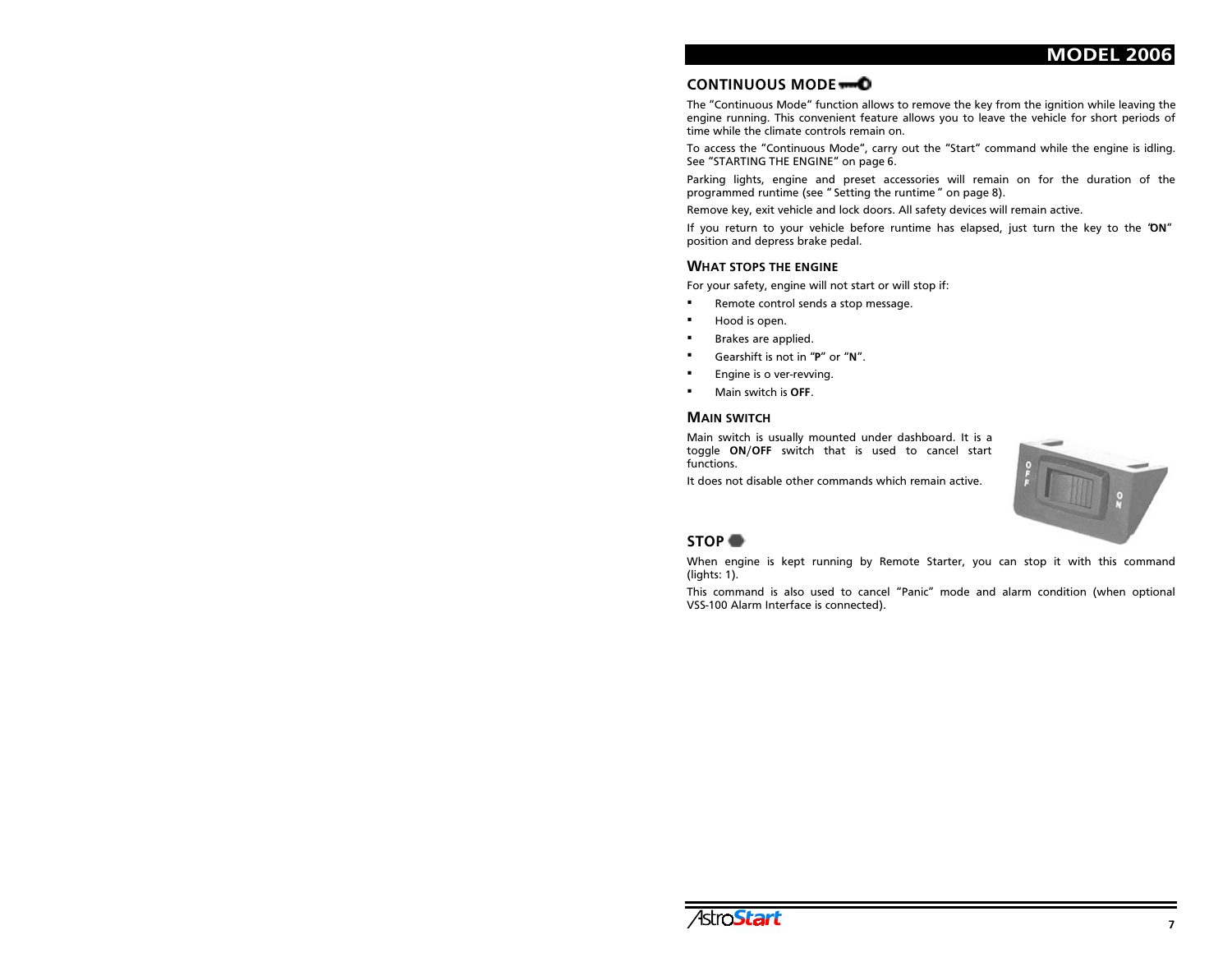#### LOW TEMPERATURE MODE TO THE

In Low Temperature (Sentinel) mode, system starts your engine automatically when temperature falls below a preset level.

Engine will run for programmed runtime, after which system will wait  $2\frac{1}{2}$  hours and then start engine again if temperature is still below preset level.

To activate/deactivate Low Temperature mode, press " $\blacksquare$  " and "  $\blacksquare$  " buttons simultaneously.

#### When mode is activated:

Parking lights will flash 4 times, then, if temperature is below preset level, engine will start.

If temperature is above preset level, system waits until it goes below preset level before starting. If system cannot execute command (for example, hood is open), confirmation will be different (lights: 3)(see "Start Fail Codes" on page 12).

#### When mode is deactivated:

Parking lights will flash twice to confirm that mode is deactivated. Applying brakes also deactivates Low Temperature mode.

#### START TEMPERATURE ADJUSTMENT THE

To change preset temperature at which you want your Remote Starter to start engine, press

 $^{\prime\prime}$   $\blacksquare$   $^{\prime\prime}$  and  $^{\prime\prime}$   $\blacksquare$   $^{-\prime\prime}$  buttons simultaneously (lights: 1 - 4).

Parking lights will flash from 1 to 4 times to indicate selected start temperature (see table opposite).

If you send command when ignition has been turned on (by Remote Starter or key), preset start temperature does not change. However, confirmation is still sent to indicate last selection.

| Number of<br><b>Flashes</b> | <b>Preset start</b><br>temperature |
|-----------------------------|------------------------------------|
| 1                           | $-5^{\circ}$ C (23 $^{\circ}$ F)   |
| $\mathcal{P}$               | $-15^{\circ}$ C (5 $^{\circ}$ F)   |
| 3                           | -20°C (-7°F)                       |
| Δ                           | -30°C (-22°F)                      |

#### SETTING THE RUNTIME

Press buttons  $\blacksquare\blacksquare$  and  $\blacksquare\hspace{-0.1cm}\blacksquare$  simultaneously (parking lights: 1 - 4).

Parking lights flash one to four times to indicate selected runtime (see table opposite).

If you send this command while the ignition circuits are activated (by remote or key), runtime does not change but confirmation is sent to indicate last selection.

If Low Temperature (Sentinel) mode is already activated when this command is sent, the command sets or indicates Low Temperature mode runtime.

Note: Runtime is doubled for a diesel engine.

| Number of<br>flashes | Runtime                |
|----------------------|------------------------|
|                      | 2 minutes <sup>1</sup> |
| 2                    | 4 minutes              |
| 3                    | 8 minutes              |
|                      | 18 minutes             |

 $^1$  A runtime of 2 minutes (4 min. for a diesel engine ) is not recommended for most vehicles unless you intend to drive off immediately after the remote start. This selection is not available in Low Temperature mode.

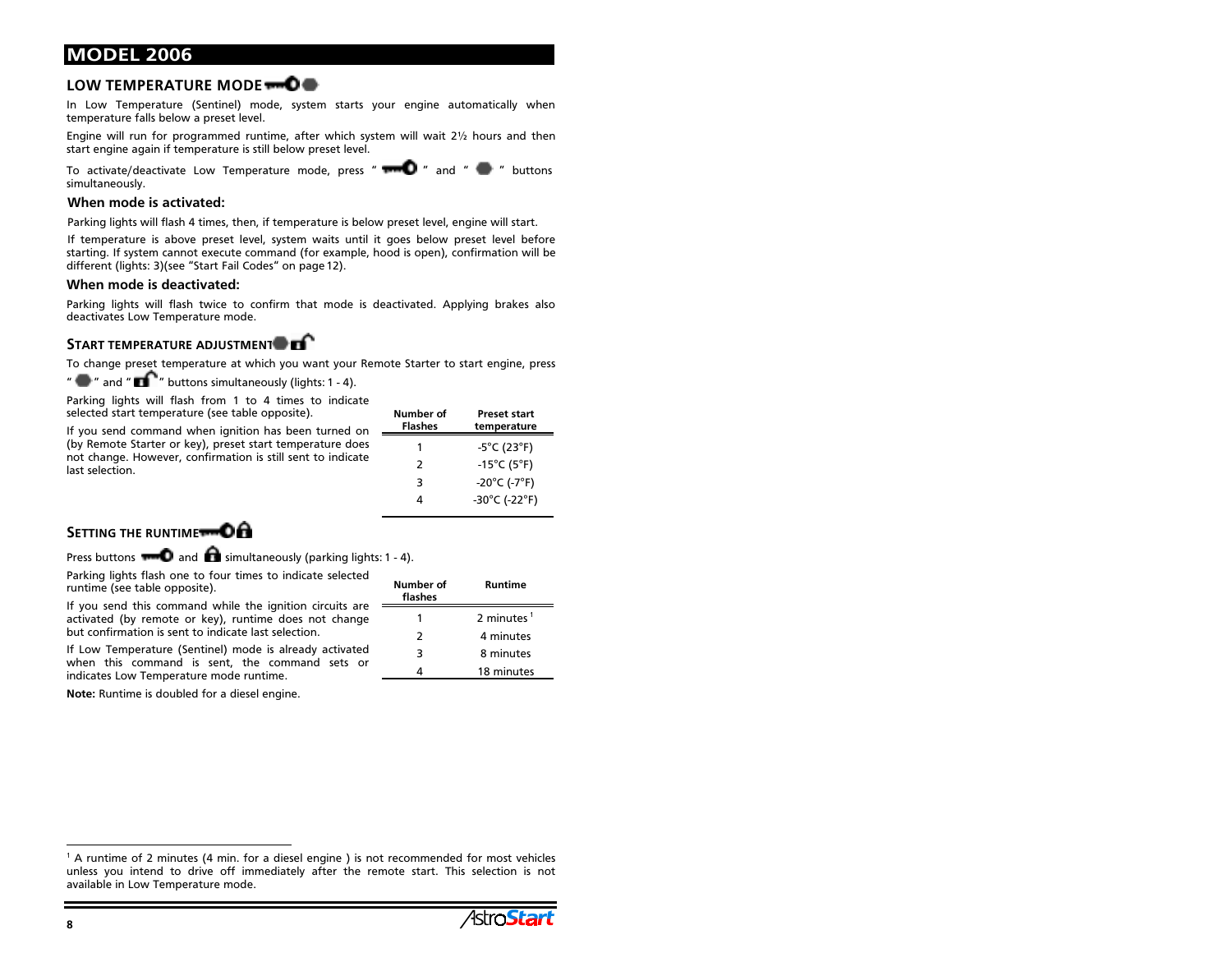## LOCK/UNLOCK COMMANDS

If your vehicle is equipped with electric door locks, several functions can be operated by remote control. These features are optional and may require purchasing additional equipment. Consult your dealer for advice.

Following systems can be controlled:

- $\Box$  Door locks.
- $\Box$  Trunk or hatchback release.
- $\Box$  Interior lights.

## LOCK **n**

Press "  $\blacksquare$  " button (lights: 1, siren: 1' ). Doors are locked and parking lights flash once to confirm command has been received.

## $UNLOCK$  $\mathbf{F}$

Press "  $\blacksquare$   $\ulcorner$  " button (lights: 2, siren: 2<sup>1</sup>). Doors are unlocked and parking lights flash twice to  $\epsilon$ onfirm command has been received.

The "Unlock" function can be programmed in such a way that the first unlock command only unlocks the driver's door, while a following unlock command unlocks the other door(s).

Dome light will turn on for 35 seconds every time "Unlock" command is sent.

This 35-second duration is cancelled when "Lock" command is sent, brakes are applied or key is inserted in ignition and turned to " $ON"$  position.

This function is optional and requires an additional connection and equipment during installation.

#### TRUNK RELEASE

Press"  $\blacksquare$  " button (lights: 3). Trunk is released and parking lights flash three times to  $\overline{\text{confirm}}$  command has been received.

Trunk cannot be released if alarm is armed (if applicable) or if ignition key is in 'ON" position. In both these cases, parking lights flash once to confirm that command has been received but trunk could not be released.

If you are not sure you have received confirmation, repeat command. System will repeat confirmation as often as you wish.

#### AUTOMATIC LOCK/UNLOCK

Programmable as Active or Inactive during installation.

This function locks doors when ignition key is in "ON" position, engine is running and brakes are applied. Doors are unlocked when key is turned from 'ON" to "OFF" or when Continuous Mode is activated.

If "Unlock" function is set to unlock only driver's door on the first command, the "Automatic Unlock" function will unlock driver's door only.

This function is : Active l  $\:$  I Inactive

Siren confirmation is only available with VSS-100 Alarm Interface.

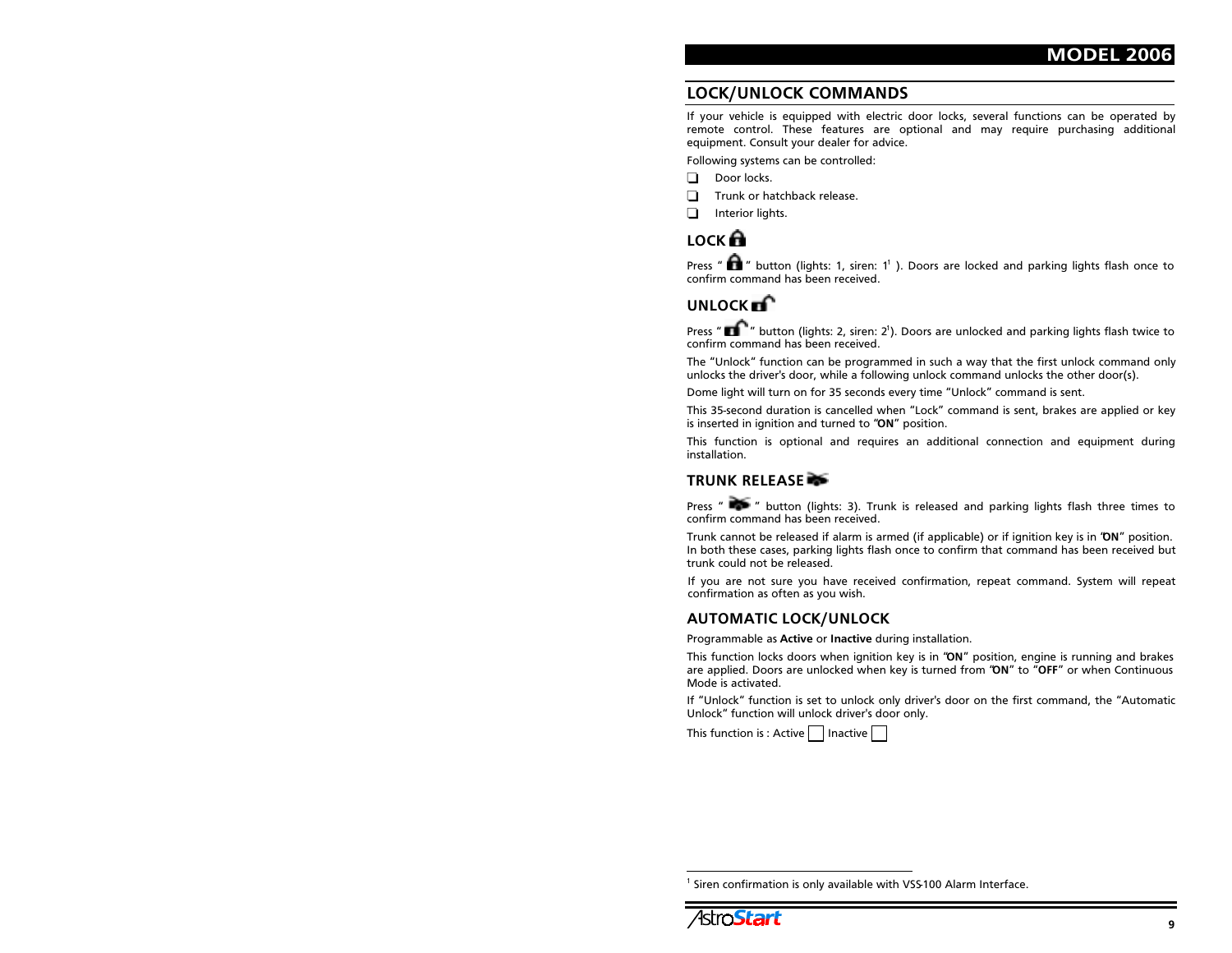#### **OTHER COMMANDS**

#### ANTITHEFT (CIRCUIT DISABLER)

Programmable as Active or Inactive during installation.

Your Remote Starter is equipped with an Antitheft system. This system consists of an output that controls a relay that cuts all circuits required to operate your vehicle (optional connection). Two types of Antitheft system are available with Model 2006.

#### "REMOTE - FREE" TYPE ANTITHEFT

This type of Antitheft system arms automatically when ignition key is turned from 'ON" to "OFF" and remains "OFF" for 30 seconds.

#### DISARMING:

To disarm Antitheft system, insert ignition key and turn it to "RUN" position.

One second later, you have 20 seconds to turn one of your vehicle's accessories (predetermined during installation) to "ON" position and then to "OFF" position.

Make sure this accessory is in "OFF" position before executing this sequence. Three seconds later, Antitheft system is disarmed and you can start engine. LED goes out to confirm that Antitheft system is disarmed.

#### **VALET MODE**

The Valet mode allows you to cancel the antitheft system whenever your vehicle is left to someone to whom you don't want to disclose your antitheft accessory or disarming sequence.

TO ACCESS VALET MODE, carry out "DISARMING" sequence then, within 20 seconds, place the Valet switch to "ON" position.

If Valet switch is placed in "ON" position more than 20 seconds following disarming sequence, you will need to turn ignition key to the "OFF" position and then repeat the sequence from the beainnina.

Note that the antitheft system will not rearm as long as the Valet mode is not deactivated.

TO TURN VALET MODE OFF, carry out the "DISARMING" sequence then, within 20 seconds, place Valet switch to "OFF" position.

If Valet switch is placed in "OFF" position more than 20 seconds following disarming sequence, you will need to turn ignition key to the "OFF" position and then repeat the sequence from the beginning.

#### "Remote" type Antitheft  $\blacksquare$

This type of Antitheft system arms automatically when ignition key is turned from 'ON" to "OFF" and remains "OFF" for one minute. It can also be armed manually by sending a "Lock" command (unless ignition key is in "ON" position).

#### DISARMING:

Antitheft system is disarmed for one minute when you send "Unlock" command.

If ignition key is not turned to "ON" position within one minute, system automatically rearms, thus preventing any intruder from starting your vehicle, even with ignition key.

It can be connected so that horn sounds if an intruder tries to start vour vehicle when it is in ANTITHEFT ACTIVE mode.

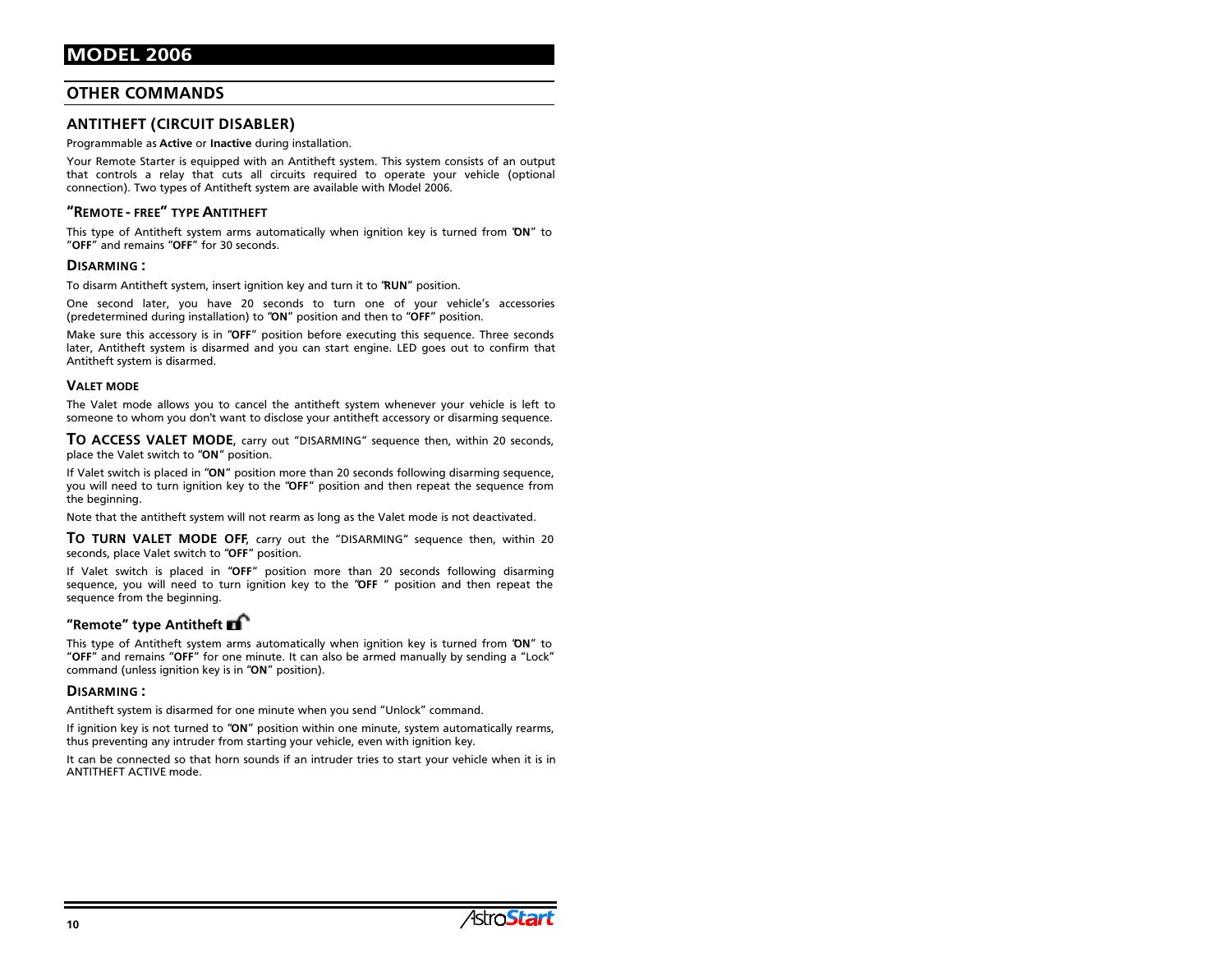#### **VALET MODE**

In this "Antitheft" mode, the Valet function is used to neutralize antitheft system should the remote control be inoperative for any reason.

**ACTIVATING**: To access Valet mode, carry out the following sequence.

- Place key in ignition switch, then turn it to " $RUN''$  position.
- $\Box$  Place Valet switch to "ON" position.

DEACTIVATING: To deactivate the Valet mode, carry out the following sequence.

- Place key in ignition switch, then turn it to "RUN" position.
- $\Box$  Place Valet switch to "OFF" position.

## CAR FINDER  $\mathbf{a}$

Programmable as Active or Inactive during installation.

Press "  $\blacksquare$  " and "  $\blacksquare$   $\blacksquare$  " buttons simultaneously (lights: 3, horn: 7). This function sounds <code>horn</code> (short tune) and flashes parking lights to help you locate your vehicle in a large parking lot.

## PANIC<sup>®</sup>

Press "  $\bullet$  " button. This command activates parking lights, horn, siren and dome light intermittently, depending on which is connected to system, for 30 seconds  $\Box$  or 60 seconds  $|\phantom{a}|$  depending on programming during installation.

Panic mode is used to attract attention if you are in difficulties.

This command will not be executed if engine is kept running by ignition key. In this case, parking lights will flash once to confirm that command has been received.

#### UTILITY COMMANDS

Programmable as Active or Inactive during installation.

Two additional commands control most of your vehicle's accessories, depending on which were connected during installation (headlight, defroster, etc.). For details, consult your technician.

#### $COMMAND#1$

To activate this function, press " $\blacksquare$ " and " $\blacksquare$ " buttons simultaneously (lights: 1).

The accessory associated with this command ( $\blacksquare$ then activated for 1 second  $|\phantom{a}|$  , 1 minute  $|\phantom{a}|$  or 8 minutes  $|\phantom{a}|$  , depending on programming.

This duration can be cancelled by repeating command (lights: 1).

#### $COMMAND$ #2 $\blacksquare$

| To activate this function, press " $\blacksquare$ " and " $\blacksquare$ " buttons simultaneously (lights: 1). |  |
|----------------------------------------------------------------------------------------------------------------|--|
| The accessory associated with this command (                                                                   |  |
| then activated for 1 second $\Box$ , 1 minute $\Box$ or 8 minutes $\Box$ , depending on programming.           |  |

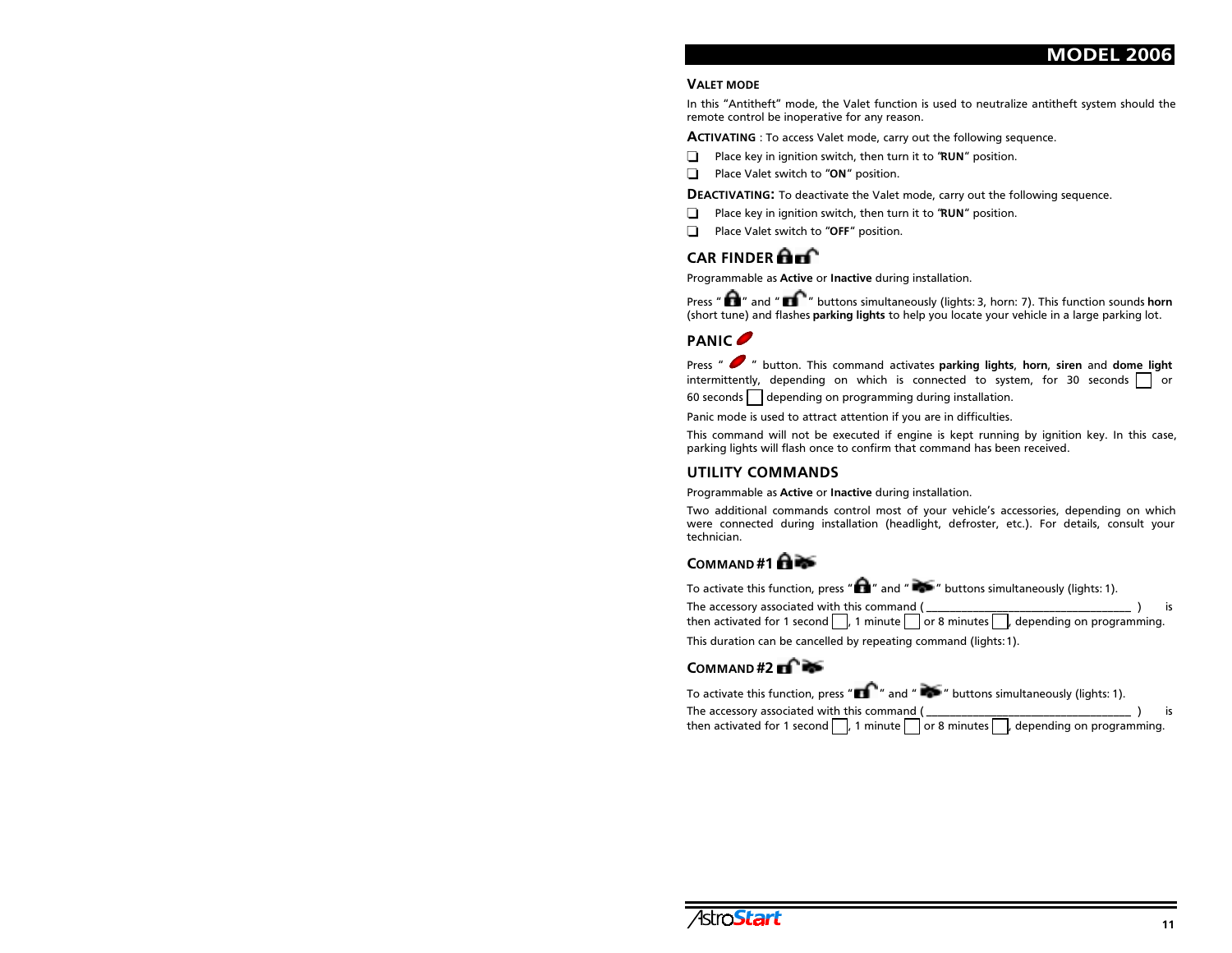### START FAIL CODES

When a remote start attempt fails, it is possible to determine what caused the failure to start.

Press the " $\blacksquare$  " and " $\blacksquare$  " buttons simultaneously.

The number of times the parking lights flash corresponds to the start fail code.

The table below lists the various start fail codes.

| Code | <b>Failure to start details</b>                                        |
|------|------------------------------------------------------------------------|
| 1    | Module has received a Stop command (remote or timer).                  |
| 2    | Brakes have been depressed during or after start sequence.             |
| 3    | Stop command sent by alarm system (VSS-100).                           |
| 4    | Engine does not crank when starting sequence is initiated.             |
| 5    | Start command ignored because hood is open.                            |
| 6    | Start command ignored because gearshift not in "P" or "N".             |
| 7    | Start command ignored because key is in ignition (in "Run" position).  |
| 8    | Remote starter's main switch is "OFF".                                 |
| 9    | Run time has elapsed.                                                  |
| 10   | Remote starter attempted to start engine three times unsuccessfully.   |
| 11   | Remote starter sensed engine was already running.                      |
| 12   | Engine is over-revving.                                                |
| 13   | Engine not cranking fast enough during start sequence.                 |
| 14   | Vehicle draws too much current on remote starter's auxiliary circuits. |
| 15   | Vehicle draws too much current on remote starter's accessory circuits. |

If any of these start fail codes persist, consult your dealer.

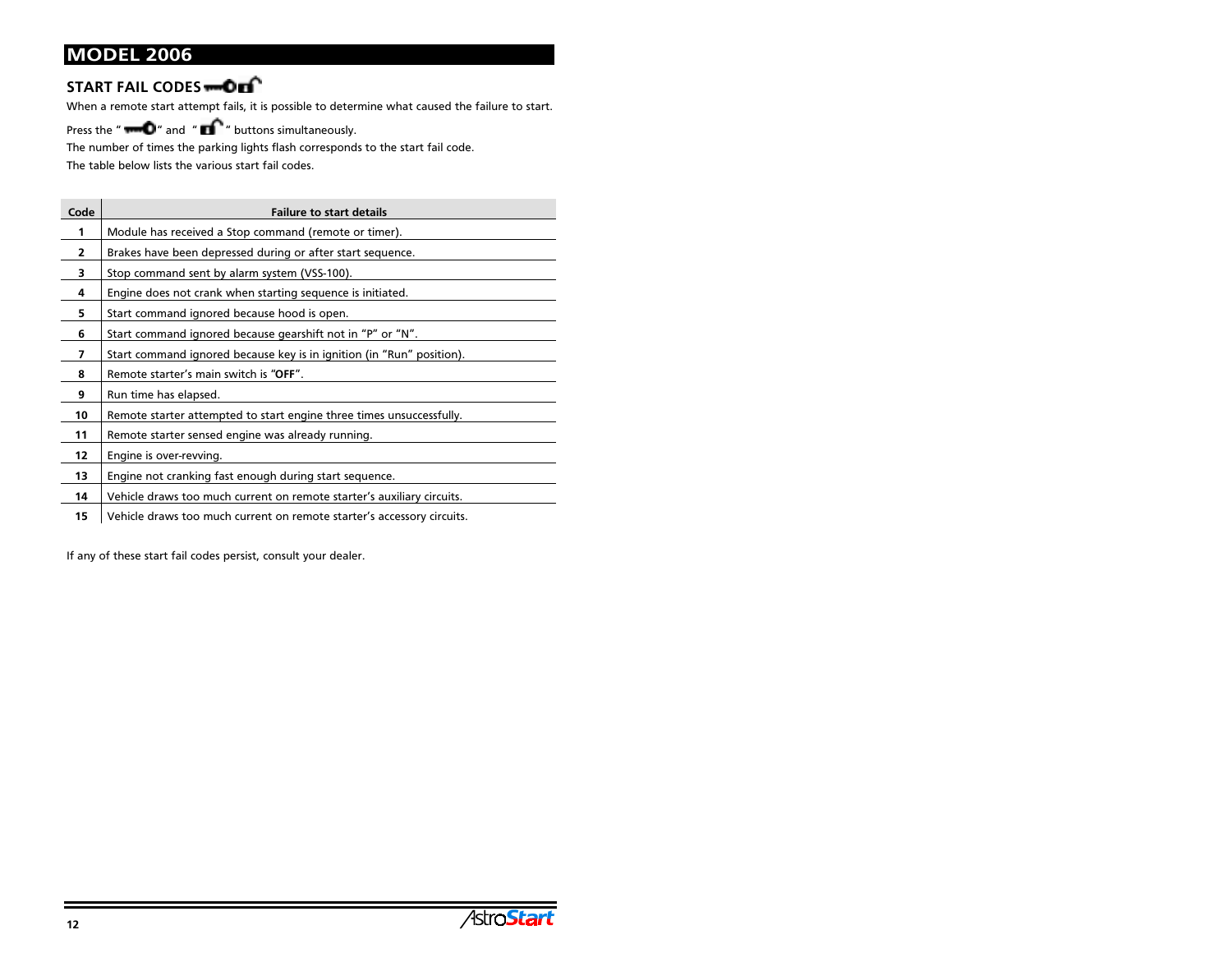## **SAFETY CHECKS**

In order to maintain a high safety standard, proceed with following routine checks every  $month$ .

#### **HOOD SWITCH**

- $\Box$  Start your vehicle with Remote Starter.
- $\Box$  Open hood.

Engine should stop as soon as hood is opened.

If engine does not stop immediately, turn main switch to "OFF" position and leave it off until situation is rectified. Contact your local service center.

## DETECTING "P" AND "N" GEARSHIFT POSITIONS

Your starter is designed to check gearshift position at all times.

If key must be in ignition for gearshift to be moved out of ' $P''$ , your vehicle is safe as long as keys are kept away from children.

If, however, gearshift can be put in gear without key being in ignition, proceed with this simple check.

 $\Box$  Put gearshift in gear.

- $\Box$  Be ready to apply brakes.
- $\Box$  Start your vehicle with Remote Starter.
- Repeat these steps with gearshift in "Drive" and "Reverse".

If starter reacts within 90 seconds (which would be abnormal), turn main switch to 'OFF" position and leave it off until situation is rectified. Contact your local service center.

## REPLACING OR BOOSTING VEHICLE BATTERY

If you have to replace or boost your battery for any reason, first turn main switch to "OFF" position and leave it "OFF" until battery is replaced or fully charged.

#### Reversing polarity during this operation could permanently damage your Remote Starter.